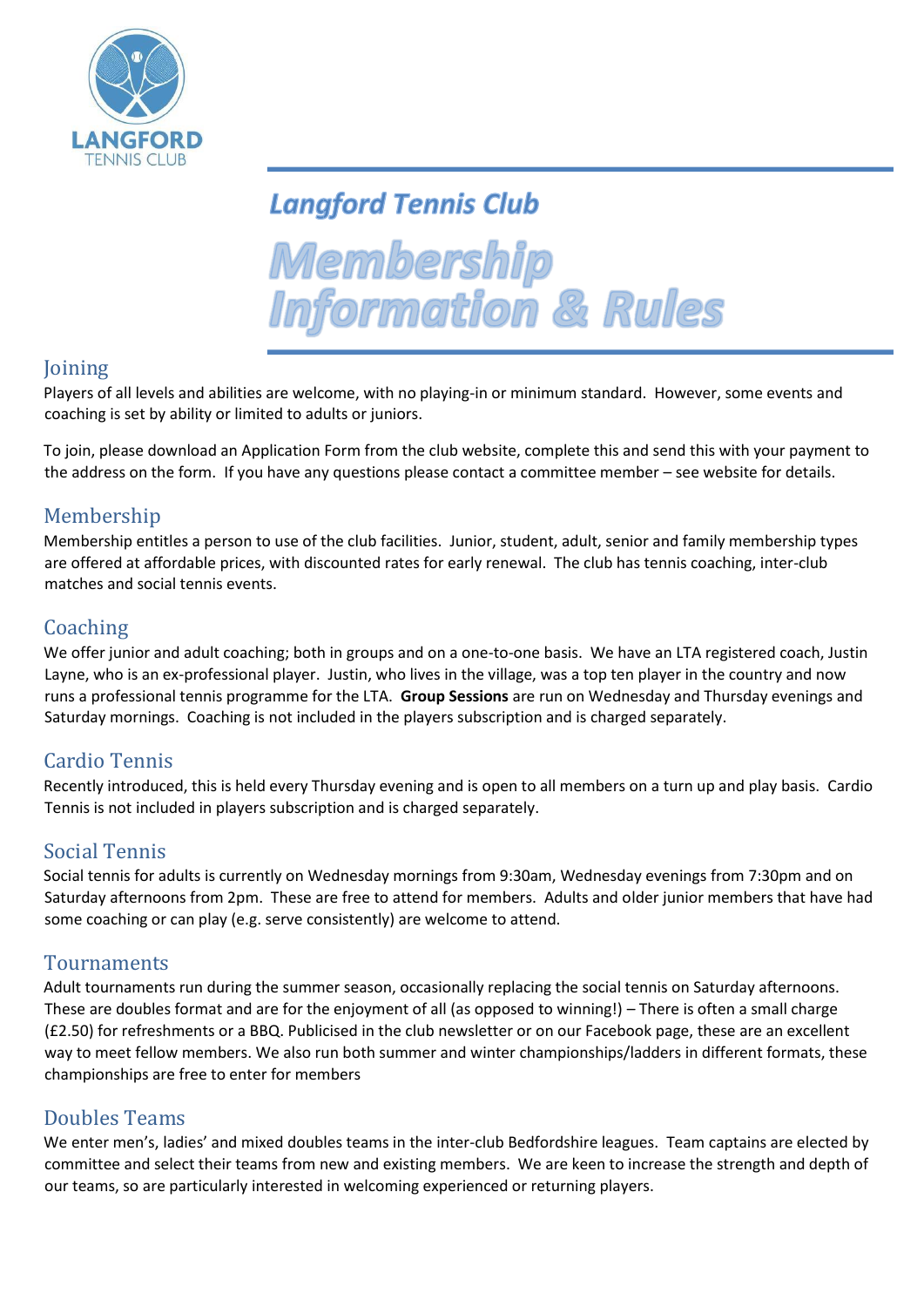

# **Langford Tennis Club**

Membership **Information & Rules** 

# Floodlights

Floodlights are available for members use and are operated from within the electricity cupboard inside the hut by means of separate red and green push button on off switches for each court. There is a master time clock which restricts usage to between 3pm and 11pm.

Page **1** of **2**

# Langford Tennis Club 23/01/2018

#### Clubhouse

Keys are available for purchase from the Membership Secretary for use of our small and friendly Clubhouse. The facilities include a toilet, first aid kit, changing area, heating and a small kitchen area with a fridge and Kettle. There is a ready supply of plates and cups, tea and coffee. All we ask is that members tidy up after themselves.

### Rules

The club asks members to look after our facilities, to be considerate to all members and their guests and to recognise the etiquette of play. In particular, parents are asked to remind junior members of the following code of conduct:

- take all your rubbish home or place it in a bin provided
- do not ride bicycles, skateboard etc. on the courts
- if others are waiting or arrive, play a set (or for 30 mins) and then swap
- wait until a point is finished before walking behind the other court
- do not retrieve a ball from another court when play is underway or about to re-start
- inter-club matches and coaching (arranged by the club) have priority over social play
- Members are requested to vacate the courts 15 minutes before the start of Home League matches to allow for the players to warm up
- Junior members are not allowed access to the Clubhouse unsupervised.

Club Rules are displayed in the clubhouse and are available on request. By signing an application for membership, members undertake to abide by the club's rules and regulations (parent or guardian to sign on behalf of juniors). In particular, entry cards and keys must not be lent to anyone else.

### Fees

**Joining Fee** – there is presently no joining fee.

**A membership form** can be downloaded from the clubs website [www.langfordtennisclub.org.uk](http://www.langfordtennisclub.org.uk/) [an](http://www.langfordtennisclub.org.uk/)d this will show the fees payable for membership. Membership lasts for 12 months from the date you join, so you can join at any time in the year.